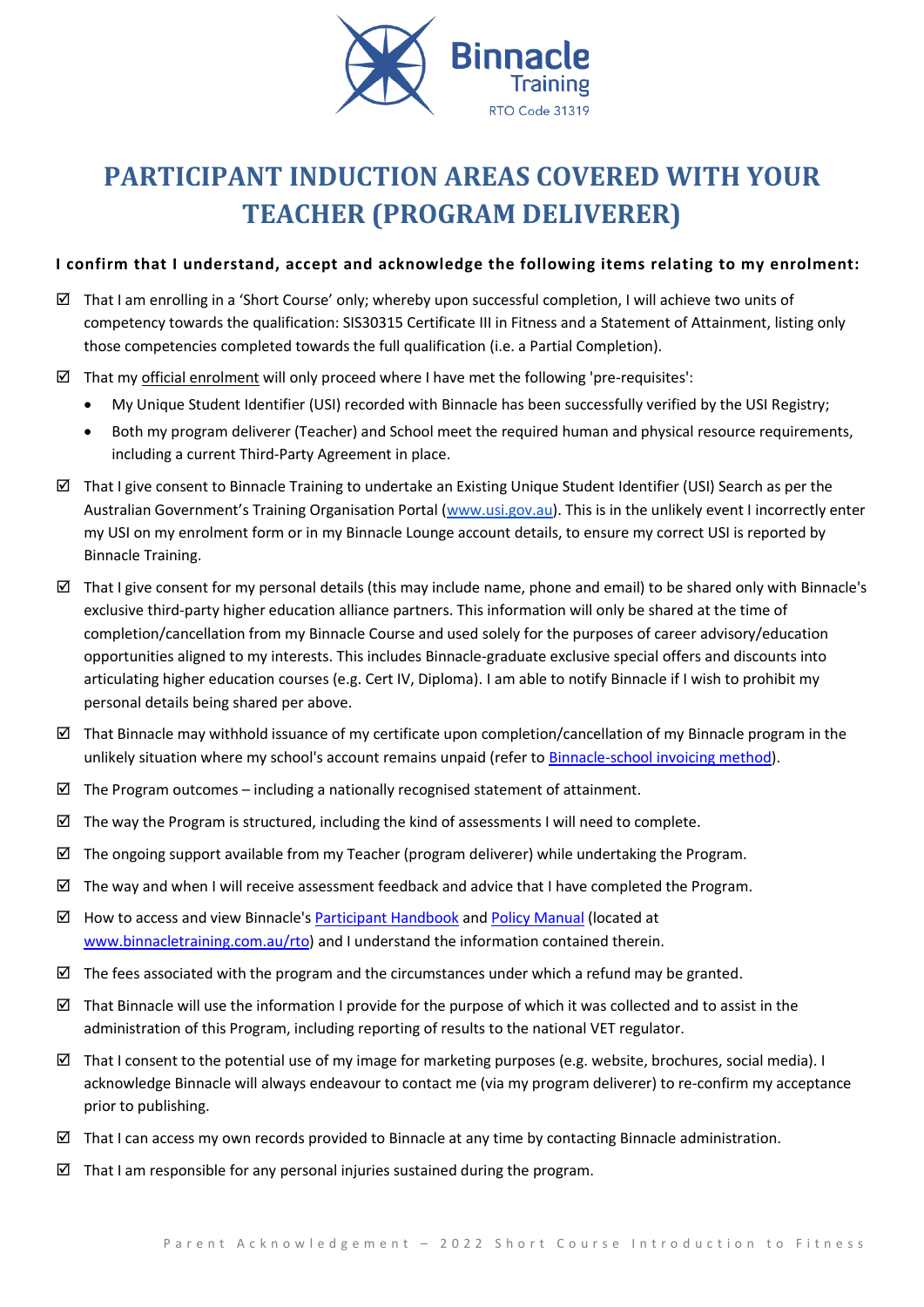

- $\boxtimes$  That I am able to apply (by notifying my teacher) for Recognition of Prior Learning (RPL) if I feel I already demonstrate competence in one or more areas within this program.
- That if I enter a course that has already commenced, I may not have the opportunity to complete the full short course and may only receive a Statement of Attainment for the competencies achieved.

## **PRIVACY NOTICE**

#### **Why we collect your personal information**

As a Registered Training Organisation (RTO), we collect your personal information so we can process and manage your enrolment in a Vocational Education and Training (VET) course with us.

#### **How we use your personal information**

We use your personal information to enable us to deliver VET courses to you, and otherwise, as needed, to comply with our obligations as an RTO.

## **How we disclose your personal information**

We are required by law (under the *National Vocational Education and Training Regulator Act 2011* (Cth) (NVETR Act)) to disclose the personal information we collect about you to the National VET Data Collection kept by the National Centre for Vocational Education Research Ltd (NCVER). The NCVER is responsible for collecting, managing, analysing and communicating research and statistics about the Australian VET sector.

We are also authorised by law (under the NVETR Act) to disclose your personal information to the relevant state or territory training authority.

## **How the NCVER and other bodies handle your personal information**

The NCVER will collect, hold, use and disclose your personal information in accordance with the law, including the *Privacy Act 1988* (Cth) (Privacy Act) and the NVETR Act. Your personal information may be used and disclosed by NCVER for purposes that include populating authenticated VET transcripts; administration of VET; facilitation of statistics and research relating to education, including surveys and data linkage; and understanding the VET market.

The NCVER is authorised to disclose information to the Australian Government Department of Education, Skills and Employment (DESE), Commonwealth authorities, State and Territory authorities (other than registered training organisations) that deal with matters relating to VET and VET regulators for the purposes of those bodies, including to enable:

- administration of VET, including program administration, regulation, monitoring and evaluation;
- facilitation of statistics and research relating to education, including surveys and data linkage; and
- understanding how the VET market operates, for policy, workforce planning and consumer information.

The NCVER may also disclose personal information to persons engaged by NCVER to conduct research on NCVER's behalf.

The NCVER does not intend to disclose your personal information to any overseas recipients.

For more information about how the NCVER will handle your personal information please refer to the NCVER's Privacy Policy at [www.ncver.edu.au/privacy.](http://www.ncver.edu.au/privacy)

If you would like to seek access to or correct your information, in the first instance, please contact your RTO using the contact details listed below.

DESE is authorised by law, including the Privacy Act and the NVETR Act, to collect, use and disclose your personal information to fulfil specified functions and activities. For more information about how the DESE will handle your personal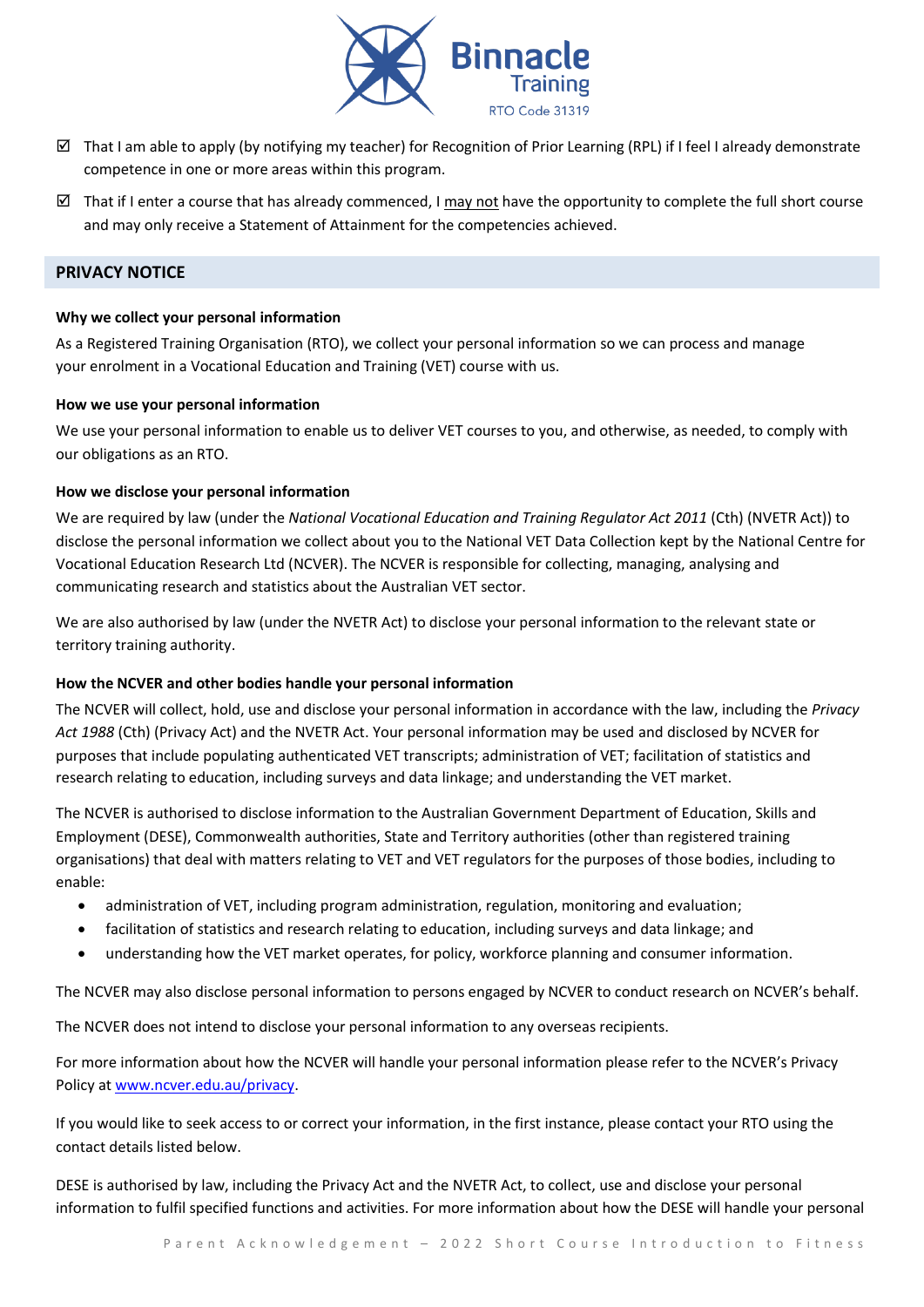

information, please refer to the DESE VET Privacy Notice at [https://www.dese.gov.au/national-vet-data/vet-privacy](https://www.dese.gov.au/national-vet-data/vet-privacy-notice)[notice.](https://www.dese.gov.au/national-vet-data/vet-privacy-notice)

#### **Surveys**

You may receive a student survey which may be run by a government department or an NCVER employee, agent, thirdparty contractor or another authorised agency. Please note you may opt out of the survey at the time of being contacted.

## **Contact information**

At any time, you may contact Binnacle Training to:

- request access to your personal information;
- correct your personal information;
- make a complaint about how your personal information has been handled; and
- ask a question about this Privacy Notice.

## **BINNACLE TRAINING CONTACT DETAILS**

Email: [admin@binnacletraining.com.au](mailto:admin@binnacletraining.com.au)

Phone: 1300 303 715

To access Binnacle Training's Privacy Policy – Website visit [www.binnacletraining.com.au/privacy](http://www.binnacletraining.com.au/privacy)

To access Binnacle Training's Privacy and Personal Information Policy - visit <http://www.binnacletraining.com.au/rto> (Select: Policy Manual)

# **SERVICE AGREEMENT**

## **Responsibilities of Binnacle, as the Registered Training Organisation (RTO):**

- $\boxtimes$  Provide training that responds to the learning needs of all students and is relevant to the training program.
- $\boxtimes$  Provide assessment that is flexible and fair, which meets the assessment criteria of the national training package.
- $\boxtimes$  Identify and provide language, literacy and numeracy support to students as required.
- $\boxtimes$  Recognise qualifications and statements of attainment that a student may present that has been issued by another RTO.
- $\boxtimes$  Provide all training and assessment once a student enrols and commences in their training program. See Participant [Handbook](http://www.binnacletraining.com.au/rto.php) for further details.
- $\boxtimes$  Consult with students and employers to gauge their satisfaction with services.
- $\boxtimes$  Uphold our fees and refund policy and all other policies and procedures as outlined in the Binnacle [Policy Manual.](http://www.binnacletraining.com.au/rto.php)